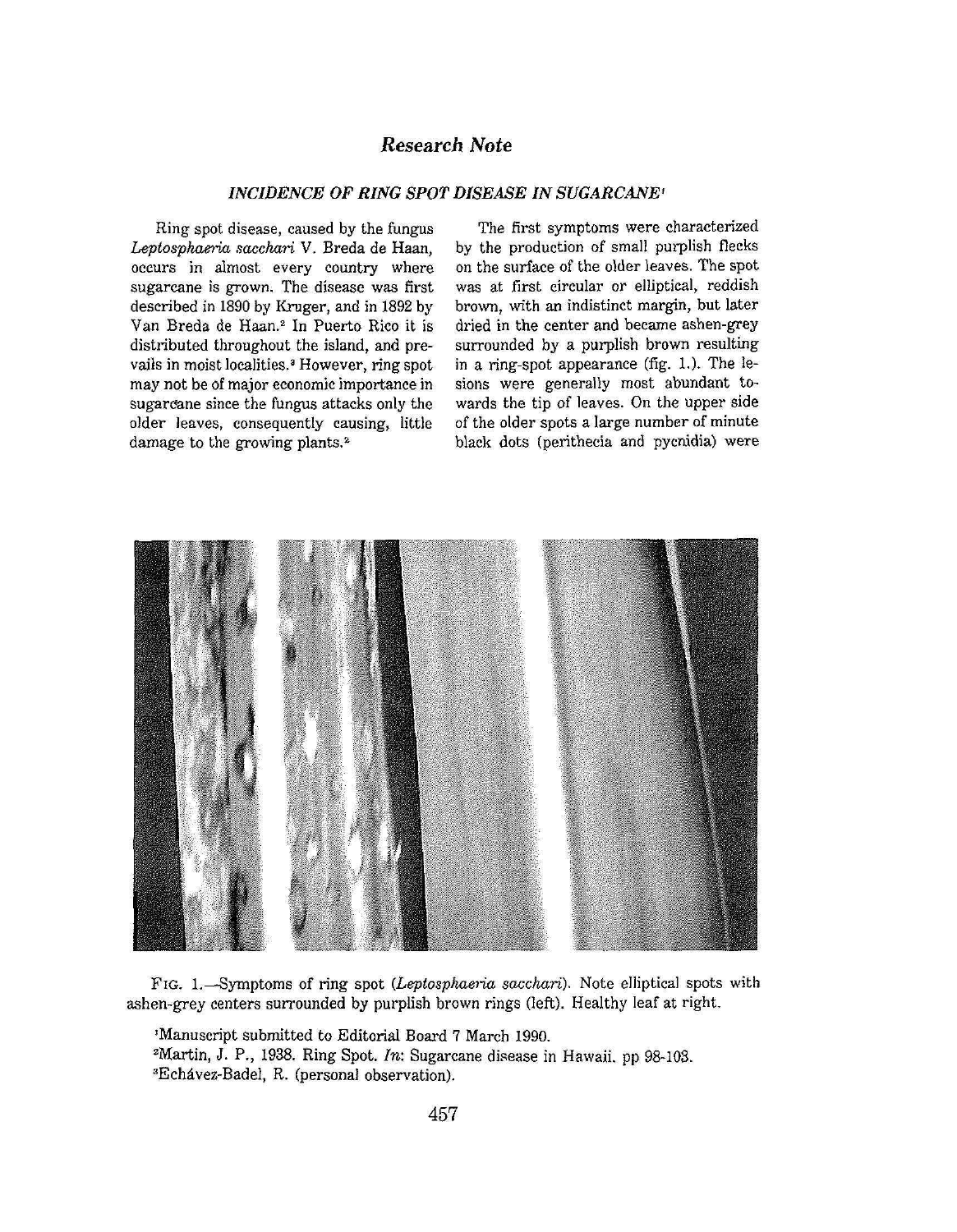

FIG. 2.—Temperature and percipitation in the first ratoon **crop. Gurabo, P. R.** 

produced. The appearance of this disease is Ring spot disease is probably associated similar to that caused by eye spot, *Bipolaris* with a poor vigor when the plant is grown *sacchari* (Butl.) Shoem. in **sandy** and stony soils with low fertility."



FIG. 3.—Temperature and percipitation in the second ratoon crop. Gurabo, P. R.

••Victoria, J. I., 0. Ochoa and C. Cassalett, 1984. Mancha de anillo. Enfermedades de la Caña de Azúcar en Colombia. CENICAÑA. Serie Técnica No. 2. Cali, Colombia.